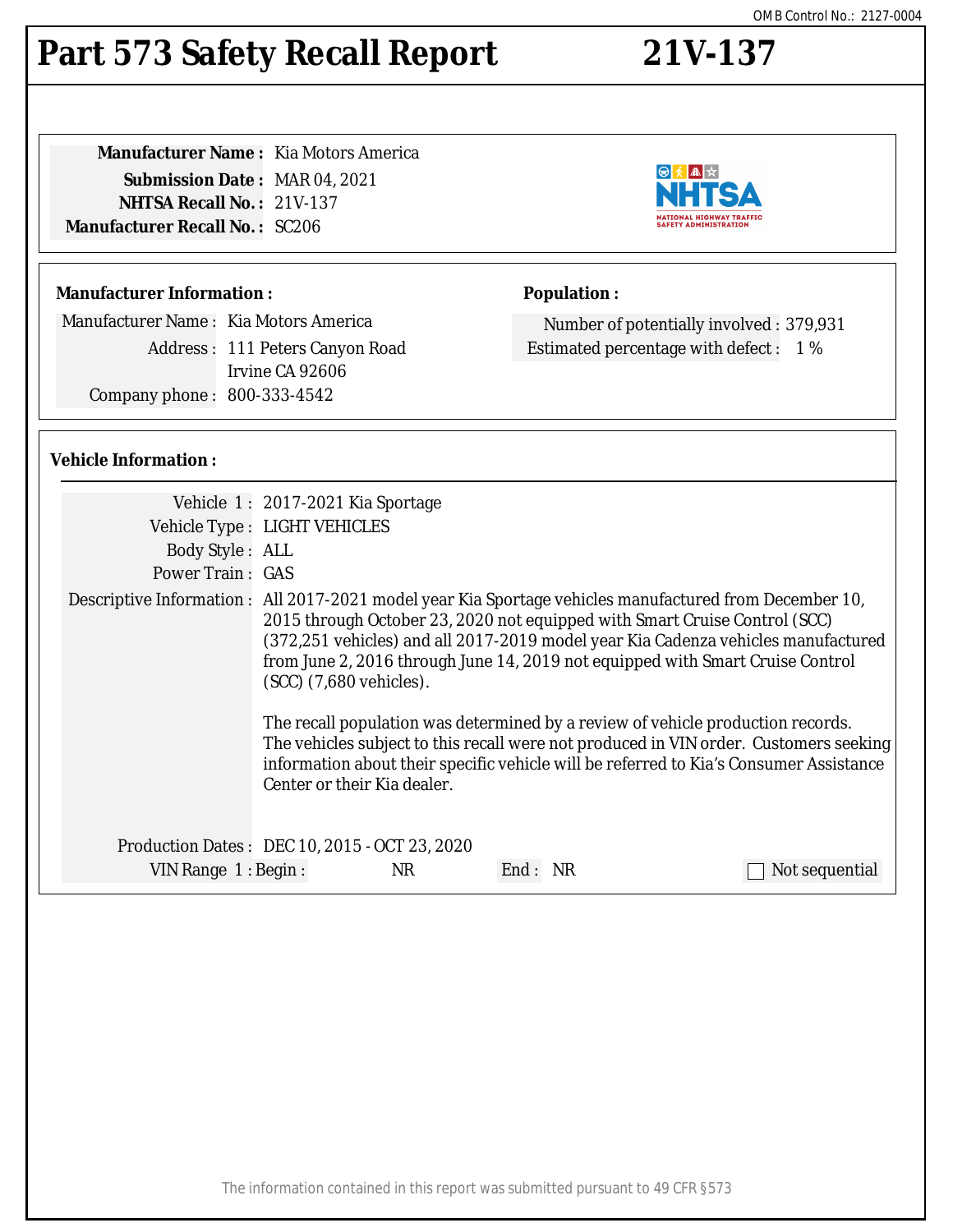# Part 573 Safety Recall Report 21V-137 Page 2

| Vehicle Type : LIGHT VEHICLES<br>Body Style: ALL<br>Power Train: GAS<br>Descriptive Information: All 2017-2021 model year Kia Sportage vehicles manufactured from December 10,<br>2015 through October 23, 2020 not equipped with Smart Cruise Control (SCC)<br>(372,251 vehicles) and all 2017-2019 model year Kia Cadenza vehicles manufactured<br>from June 2, 2016 through June 14, 2019 not equipped with Smart Cruise Control<br>(SCC) (7,680 vehicles).<br>The recall population was determined by a review of vehicle production records.<br>information about their specific vehicle will be referred to Kia's Consumer Assistance<br>Center or their Kia dealer.<br>Production Dates: JUN 02, 2016 - JUN 14, 2019<br>End: NR<br><b>NR</b><br>VIN Range $1:$ Begin:<br>Not sequential<br><b>Description of Defect:</b><br>Description of the Defect: An engine compartment fire may occur in the area where the Hydraulic<br>Electronic Control Unit (HECU) is located. The electrical circuit within the<br>HECU may experience a short circuit condition that results in excessive<br>current, thereby increasing the risk of an engine compartment fire.<br>FMVSS 1: NR<br>FMVSS 2: NR<br>Description of the Safety Risk : Fire increases the risk of injury.<br>Description of the Cause : Electrical short circuit within the HECU. However, exact cause of electrical<br>short circuit condition is unknown.<br>Identification of Any Warning Illumination of various warning lights on instrument panel including tire<br>that can Occur: pressure warning light, ABS warning light, MIL warning light, burning/melting<br>odor, smoke from engine compartment.<br><b>Involved Components:</b> | Vehicle 2: 2017-2019 Kia Cadenza                                                      |  |
|----------------------------------------------------------------------------------------------------------------------------------------------------------------------------------------------------------------------------------------------------------------------------------------------------------------------------------------------------------------------------------------------------------------------------------------------------------------------------------------------------------------------------------------------------------------------------------------------------------------------------------------------------------------------------------------------------------------------------------------------------------------------------------------------------------------------------------------------------------------------------------------------------------------------------------------------------------------------------------------------------------------------------------------------------------------------------------------------------------------------------------------------------------------------------------------------------------------------------------------------------------------------------------------------------------------------------------------------------------------------------------------------------------------------------------------------------------------------------------------------------------------------------------------------------------------------------------------------------------------------------------------------------------------------------------------------------------------|---------------------------------------------------------------------------------------|--|
|                                                                                                                                                                                                                                                                                                                                                                                                                                                                                                                                                                                                                                                                                                                                                                                                                                                                                                                                                                                                                                                                                                                                                                                                                                                                                                                                                                                                                                                                                                                                                                                                                                                                                                                |                                                                                       |  |
|                                                                                                                                                                                                                                                                                                                                                                                                                                                                                                                                                                                                                                                                                                                                                                                                                                                                                                                                                                                                                                                                                                                                                                                                                                                                                                                                                                                                                                                                                                                                                                                                                                                                                                                |                                                                                       |  |
|                                                                                                                                                                                                                                                                                                                                                                                                                                                                                                                                                                                                                                                                                                                                                                                                                                                                                                                                                                                                                                                                                                                                                                                                                                                                                                                                                                                                                                                                                                                                                                                                                                                                                                                |                                                                                       |  |
|                                                                                                                                                                                                                                                                                                                                                                                                                                                                                                                                                                                                                                                                                                                                                                                                                                                                                                                                                                                                                                                                                                                                                                                                                                                                                                                                                                                                                                                                                                                                                                                                                                                                                                                | The vehicles subject to this recall were not produced in VIN order. Customers seeking |  |
|                                                                                                                                                                                                                                                                                                                                                                                                                                                                                                                                                                                                                                                                                                                                                                                                                                                                                                                                                                                                                                                                                                                                                                                                                                                                                                                                                                                                                                                                                                                                                                                                                                                                                                                |                                                                                       |  |
|                                                                                                                                                                                                                                                                                                                                                                                                                                                                                                                                                                                                                                                                                                                                                                                                                                                                                                                                                                                                                                                                                                                                                                                                                                                                                                                                                                                                                                                                                                                                                                                                                                                                                                                |                                                                                       |  |
|                                                                                                                                                                                                                                                                                                                                                                                                                                                                                                                                                                                                                                                                                                                                                                                                                                                                                                                                                                                                                                                                                                                                                                                                                                                                                                                                                                                                                                                                                                                                                                                                                                                                                                                |                                                                                       |  |
|                                                                                                                                                                                                                                                                                                                                                                                                                                                                                                                                                                                                                                                                                                                                                                                                                                                                                                                                                                                                                                                                                                                                                                                                                                                                                                                                                                                                                                                                                                                                                                                                                                                                                                                |                                                                                       |  |
|                                                                                                                                                                                                                                                                                                                                                                                                                                                                                                                                                                                                                                                                                                                                                                                                                                                                                                                                                                                                                                                                                                                                                                                                                                                                                                                                                                                                                                                                                                                                                                                                                                                                                                                |                                                                                       |  |
|                                                                                                                                                                                                                                                                                                                                                                                                                                                                                                                                                                                                                                                                                                                                                                                                                                                                                                                                                                                                                                                                                                                                                                                                                                                                                                                                                                                                                                                                                                                                                                                                                                                                                                                |                                                                                       |  |
|                                                                                                                                                                                                                                                                                                                                                                                                                                                                                                                                                                                                                                                                                                                                                                                                                                                                                                                                                                                                                                                                                                                                                                                                                                                                                                                                                                                                                                                                                                                                                                                                                                                                                                                |                                                                                       |  |
|                                                                                                                                                                                                                                                                                                                                                                                                                                                                                                                                                                                                                                                                                                                                                                                                                                                                                                                                                                                                                                                                                                                                                                                                                                                                                                                                                                                                                                                                                                                                                                                                                                                                                                                |                                                                                       |  |
|                                                                                                                                                                                                                                                                                                                                                                                                                                                                                                                                                                                                                                                                                                                                                                                                                                                                                                                                                                                                                                                                                                                                                                                                                                                                                                                                                                                                                                                                                                                                                                                                                                                                                                                |                                                                                       |  |

The information contained in this report was submitted pursuant to 49 CFR §573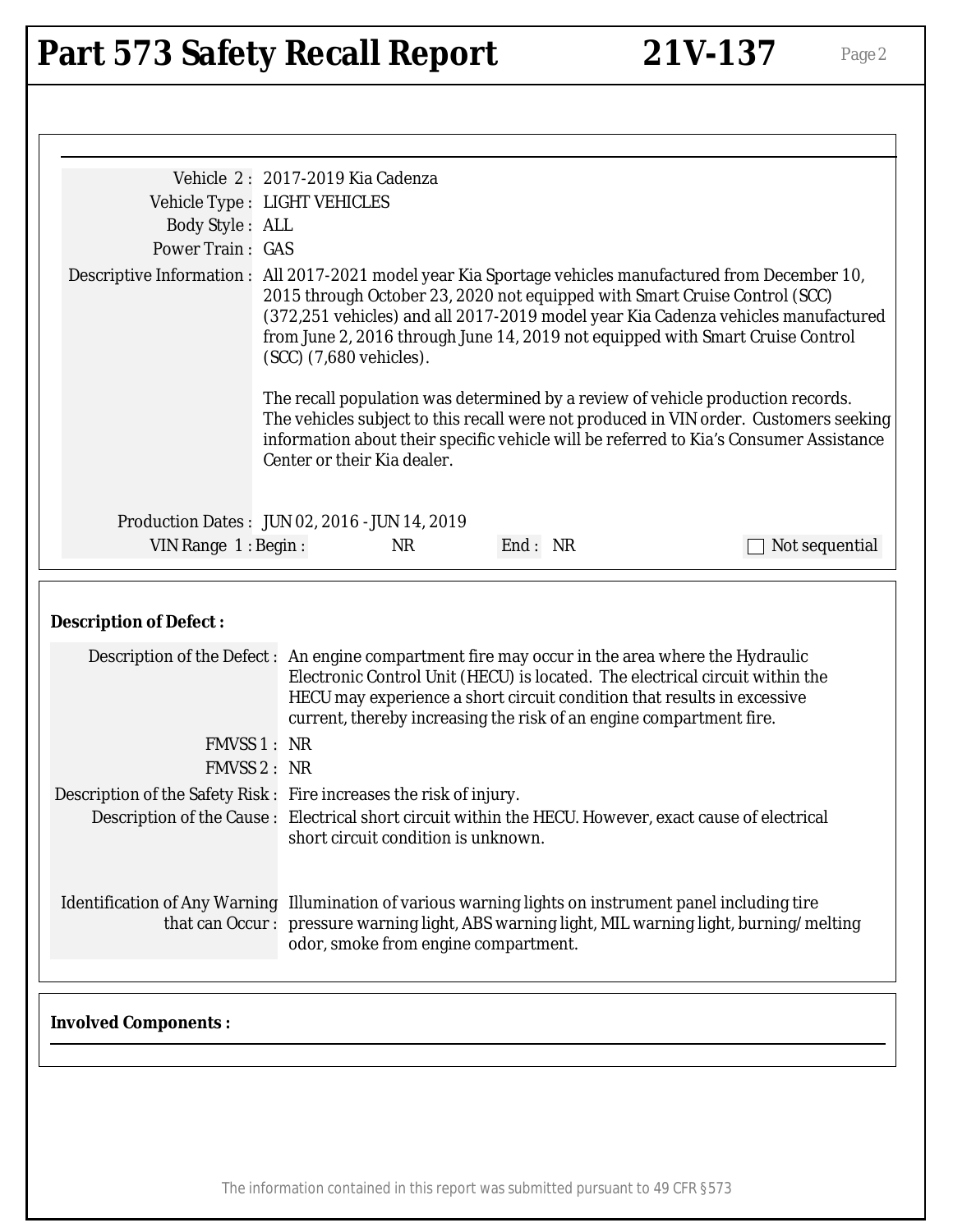# **Part 573 Safety Recall Report 21V-137** Page 3

Component Name 1 : HECU Component Description : Hydraulic Electronic Control Unit Component Part Number : Sportage HECU: 58920-D9100 / Cadenza HECU: 58920-F6210

# **Supplier Identification :**

### **Component Manufacturer**

Name : Mando Pyeongtaek Plant Address : 32, Hamanho-gil, Poseung-eup Pyeongtaek, Gyeonggi-do Foreign States 17962 Country : Korea, Republic of

#### **Chronology :**

See attached document titled "2017-2021MY Sportage and 2017-2019MY Cadenza Engine Compartment Fire Chronology"

### **Description of Remedy :**

| All owners of the subject vehicles will be notified by first class mail with<br>Description of Remedy Program :<br>instructions to bring their vehicles to a Kia dealer to have certain fuses<br>replaced in the electrical junction box to prevent an over-current condition<br>in the HECU's electrical circuit board. For Sportage vehicles, dealers will be<br>instructed to install two 30A fuses instead of 40As (not-equipped with the<br>Electronic Parking Brake (EPB)) and two 25A fuses instead of 40As<br>(equipped with EPB). In addition, for EPB equipped vehicles, dealers will<br>also update the HECU software with a newer version.<br>For the Cadenza vehicles, dealers will be instructed to install a new fuse kit<br>which contains a 25A fuse instead of 40A. Kia will reimburse owners for<br>repair expenses already incurred pursuant to Kia's General<br>Reimbursement Plan filed May 11, 2020.<br>How Remedy Component Differs Remedy component has a lower fuse amperage<br>from Recalled Component:<br>Identify How/When Recall Condition 30A fuses and 25A fuses installed from October 24, 2020 Sportage<br>was Corrected in Production : production. All 2020MY Cadenza produced from 6/15/2019 equipped<br>with SCC. No 2021MY Cadenza production. |  |  |
|---------------------------------------------------------------------------------------------------------------------------------------------------------------------------------------------------------------------------------------------------------------------------------------------------------------------------------------------------------------------------------------------------------------------------------------------------------------------------------------------------------------------------------------------------------------------------------------------------------------------------------------------------------------------------------------------------------------------------------------------------------------------------------------------------------------------------------------------------------------------------------------------------------------------------------------------------------------------------------------------------------------------------------------------------------------------------------------------------------------------------------------------------------------------------------------------------------------------------------------------------------------------------------------|--|--|
|                                                                                                                                                                                                                                                                                                                                                                                                                                                                                                                                                                                                                                                                                                                                                                                                                                                                                                                                                                                                                                                                                                                                                                                                                                                                                       |  |  |
|                                                                                                                                                                                                                                                                                                                                                                                                                                                                                                                                                                                                                                                                                                                                                                                                                                                                                                                                                                                                                                                                                                                                                                                                                                                                                       |  |  |
|                                                                                                                                                                                                                                                                                                                                                                                                                                                                                                                                                                                                                                                                                                                                                                                                                                                                                                                                                                                                                                                                                                                                                                                                                                                                                       |  |  |

The information contained in this report was submitted pursuant to 49 CFR §573